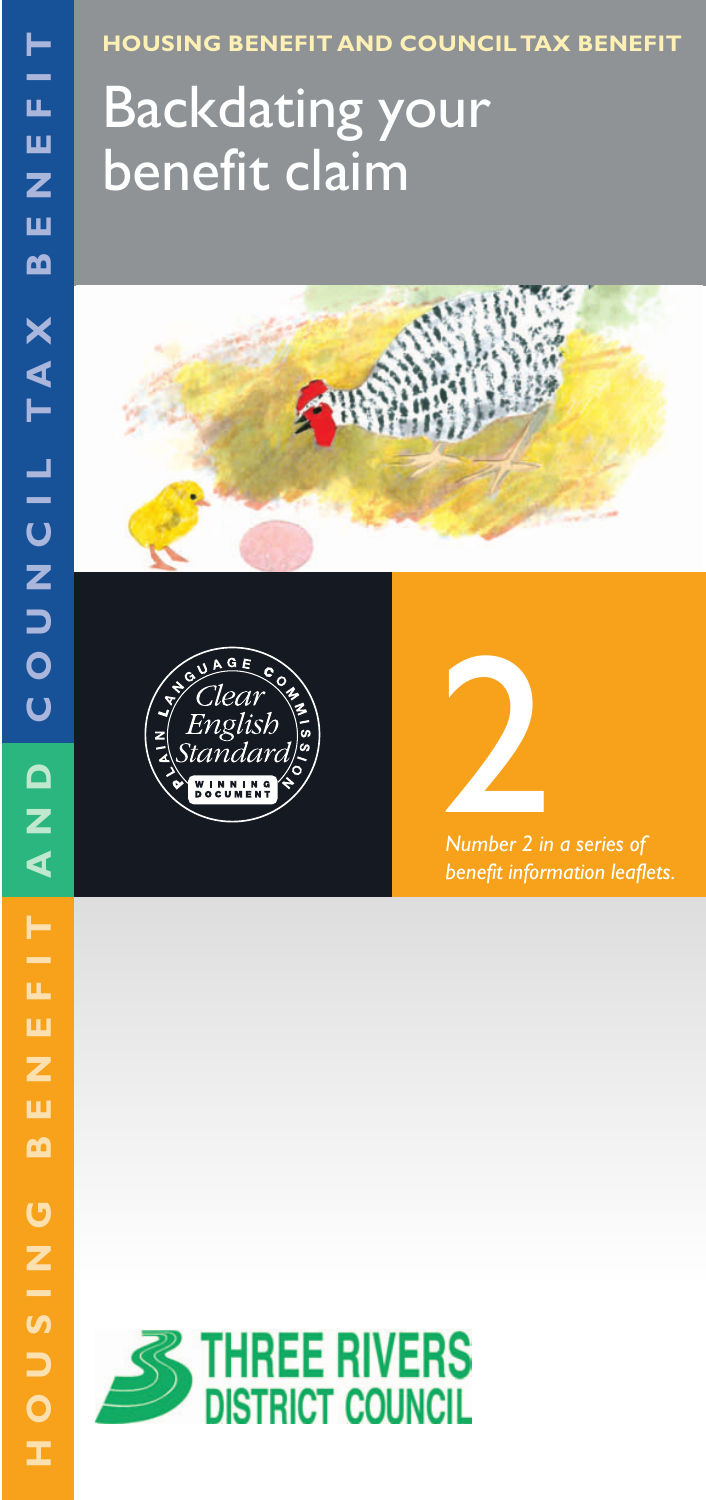## Backdating your benefit claim

**Housing Benefit and Council Tax Benefit is normally awarded from the Monday after the day you made your claim. Sometimes we can pay benefit from an earlier date if you have a good reason for not claiming sooner.**

*This leaflet is part of a series (illustrated opposite) produced by a group of local authorities to help make Housing Benefit and Council Tax Benefit easier to understand.*

- 1 How to claim benefit
- 2 Backdating your benefit claim
- 3 Change of circumstances
- 4 Non-dependants
- 5 Help with child-care costs
- 6 Self-employed benefit claims
- 7 Student benefit claims
- 8 Overpayment of benefit
- 9 Extended benefit payment
- 10 Discretionary housing payment
- 11 Benefit on two homes
- 12 Temporary absence from your home
- 13 Home visits
- 14 Discussing your benefit claim with other people
- 15 How to appeal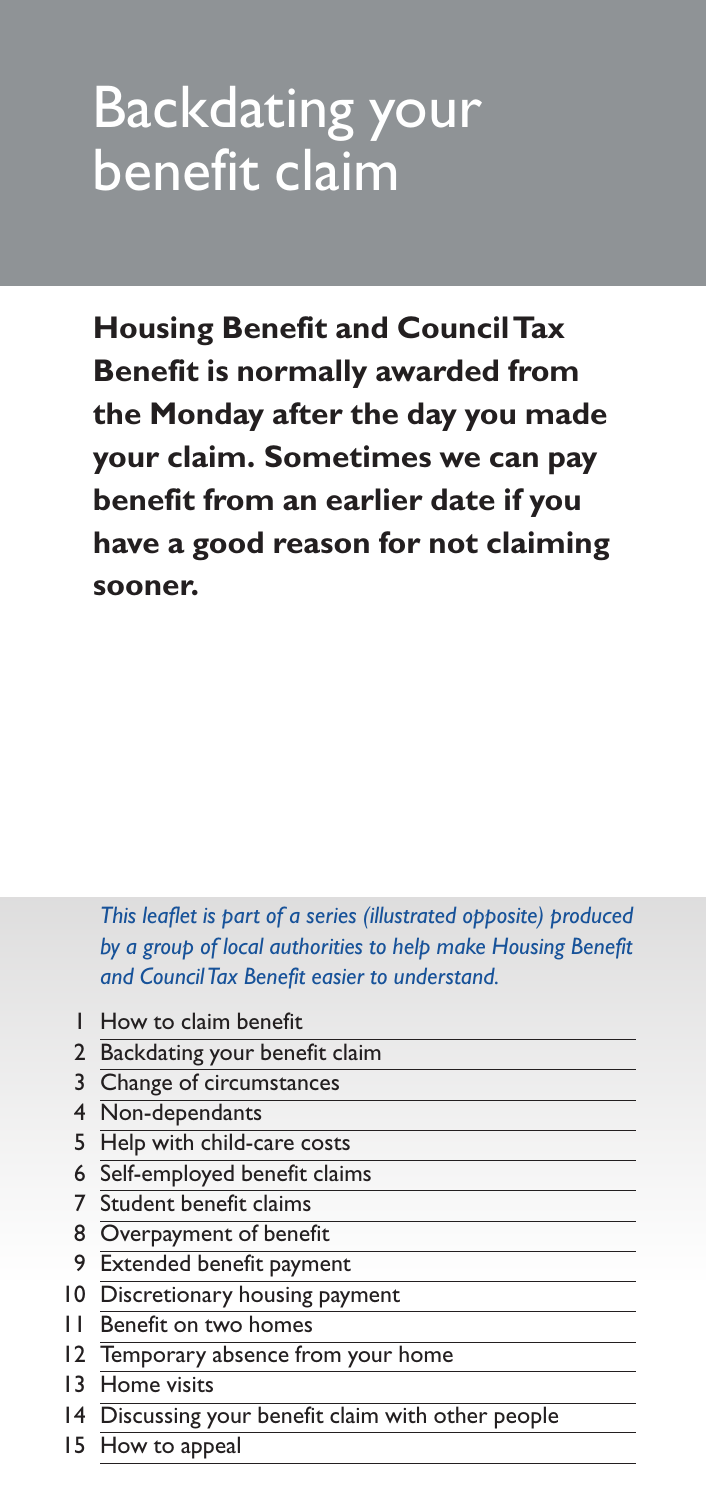#### *When can you claim backdated benefit?*

*You can claim for backdated benefit if:* **T** you have already completed the Housing Benefit and Council Tax Benefit claim form; but **Fig. 3** feel you should have had benefit for a period before you made your claim.

The law says we can backdate your benefit up to 52 weeks from the date we receive your request, **if** you can give **good reason** why you did not apply sooner.

The good reason must apply over the full period for which you want benefit backdated.

### *What is 'good reason'?*

*Some examples are:*  $\Box$  the death of a close relative;

- **being in hospital or seriously ill;**
- **being wrongly advised by a person who should** have known better, such as council staff, the Citizens Advice Bureau, a social worker, DWP staff;

**language difficulties;** 

**being unable to manage your affairs and not** having anyone to help you.

### *What happens after a claim has been made?*

After we have received your claim form we will reply within 14 days. If we refuse your claim for backdating, we will send you details of how to appeal.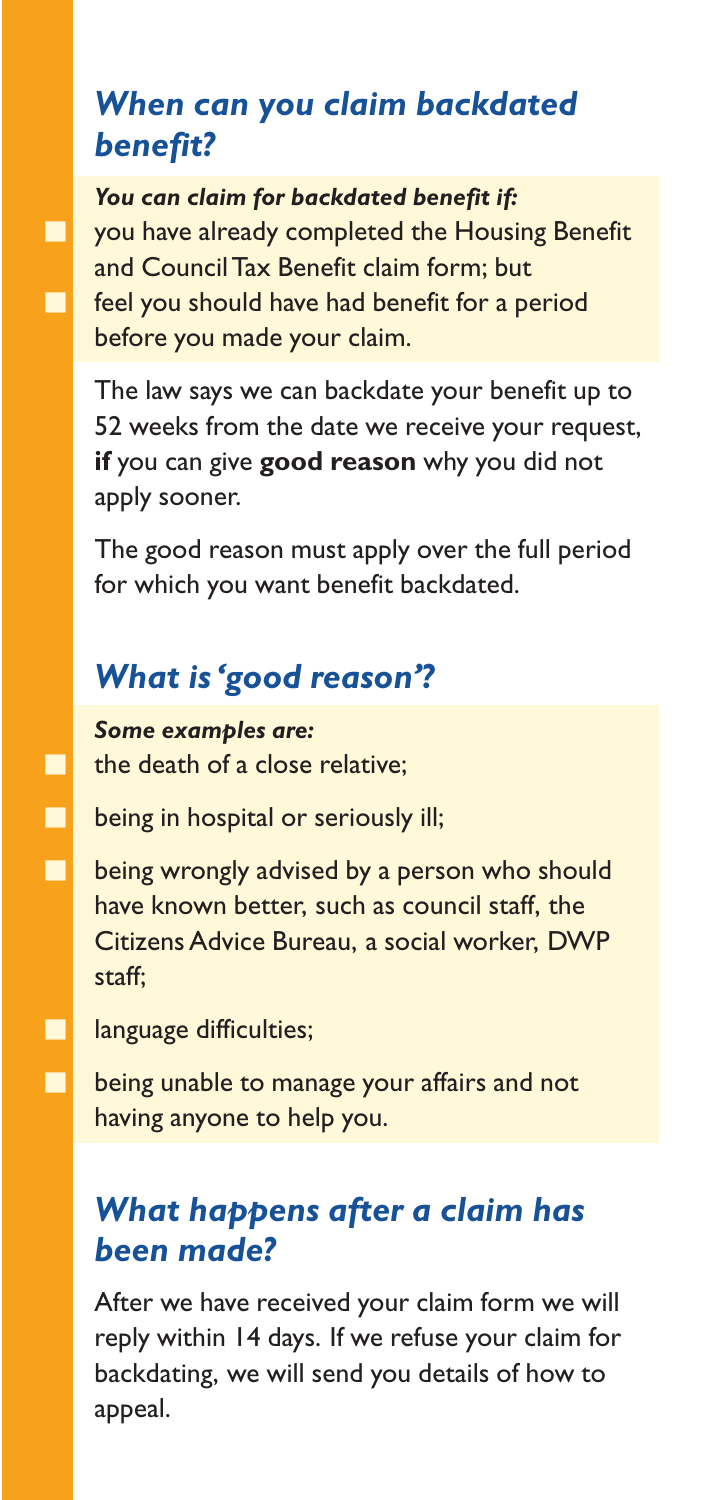#### *Backdating your benefit – claim form*

| Backdating your benefit – claim form                                                                          |  |
|---------------------------------------------------------------------------------------------------------------|--|
| YOUR FULL NAME                                                                                                |  |
| YOUR PRESENT ADDRESS                                                                                          |  |
|                                                                                                               |  |
| Evening<br>Day<br>YOUR TELEPHONE NUMBER                                                                       |  |
| Have you already completed the Housing Benefit and Council Tax Benefit claim form?<br><b>YES</b><br><b>NO</b> |  |
| I want to claim backdated Housing and/or Council Tax Benefit. I want my claim to start from:<br>DATE          |  |
| Please give your 'good reasons' for not claiming sooner                                                       |  |
|                                                                                                               |  |
|                                                                                                               |  |
|                                                                                                               |  |
|                                                                                                               |  |
|                                                                                                               |  |
|                                                                                                               |  |
|                                                                                                               |  |
|                                                                                                               |  |
| Continue over the page if you need to                                                                         |  |
| I declare the information is correct as far as I know.                                                        |  |
| <b>DATE</b><br><b>SIGNATURE</b> (if you write on the other side of the form, please sign there as well)       |  |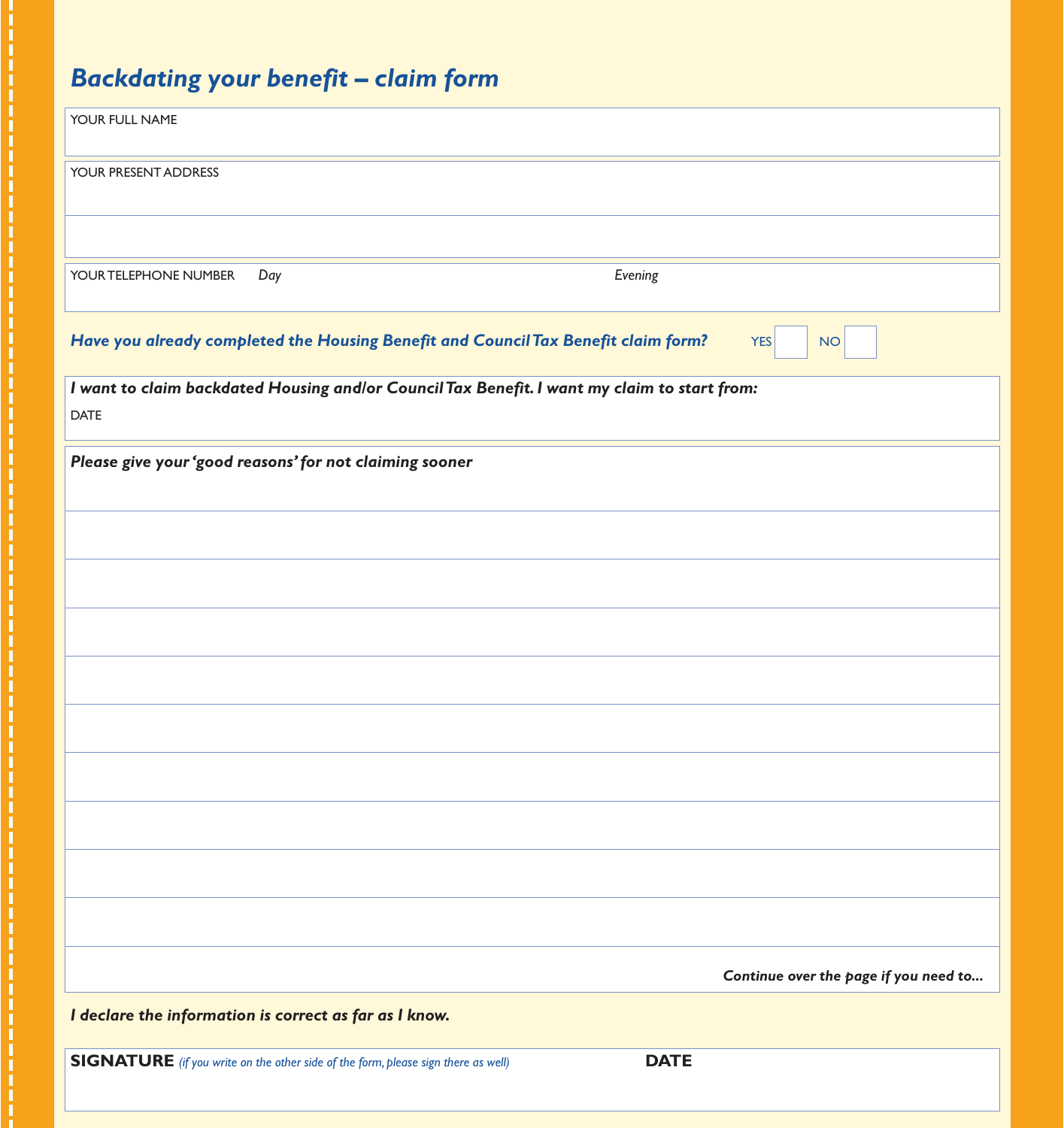| <b>Backdating your benefit -</b><br><b>claim form</b> (continued) |  |
|-------------------------------------------------------------------|--|
|                                                                   |  |
|                                                                   |  |
|                                                                   |  |
|                                                                   |  |
|                                                                   |  |
|                                                                   |  |
|                                                                   |  |
|                                                                   |  |
|                                                                   |  |
|                                                                   |  |
|                                                                   |  |
|                                                                   |  |
|                                                                   |  |
|                                                                   |  |
|                                                                   |  |
|                                                                   |  |
| <b>SIGNATURE</b>                                                  |  |
| <b>DATE</b>                                                       |  |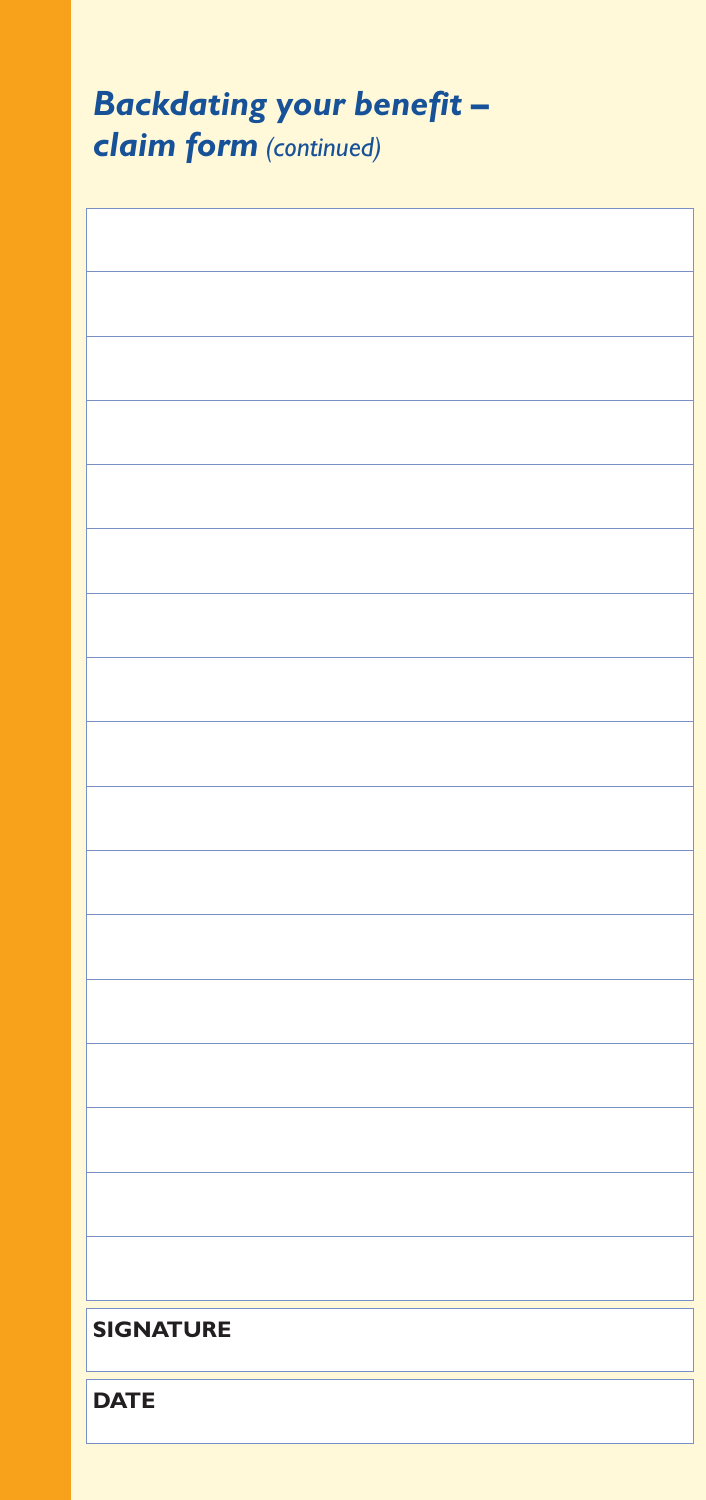#### *How to make a backdated benefit claim*

Fill in the form inside, completing all questions, and send it to the address on the back of this leaflet.

#### *Other formats*

This leaflet is also available in large print, Braille, on audio cassette and in other languages. Please contact us if you need this leaflet in one of these formats.

*This leaflet gives basic advice and is a general guide. If you have a question that is not answered in this leaflet, or if you want more advice, please contact us.*

*Participating authorities: Broxbourne, Dacorum, Hertsmere, Ipswich, Lincoln City, North Herts, St Albans, Stevenage, Three Rivers and Welwyn Hatfield.*